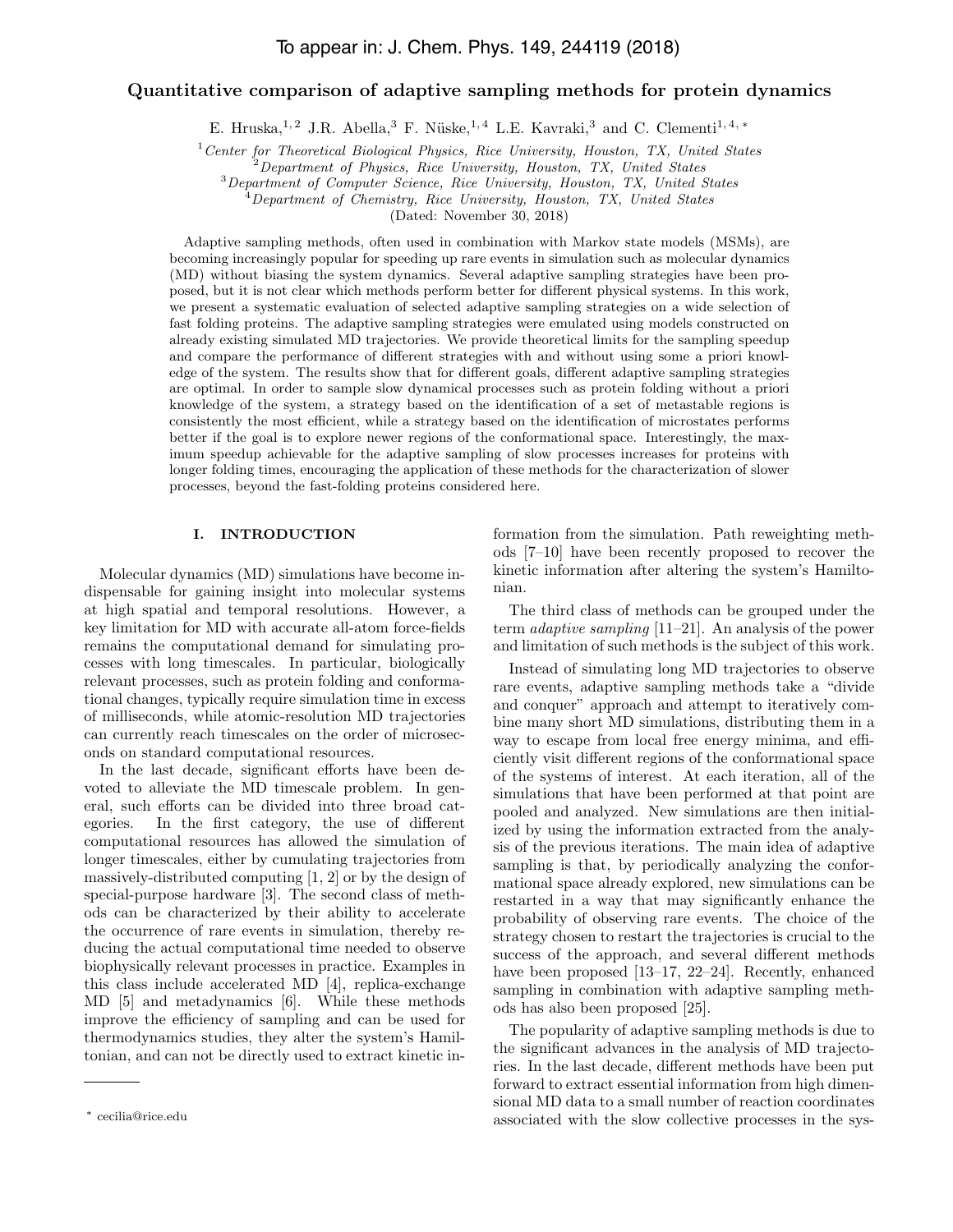tem's dynamics [26, 27]. Such methods include Markov State Models (MSMs) [28–32], Diffusion Maps [33–36], likelihood based approaches [37], cut-based free energy profiles [38], or neural networks [39–41]. In particular, MSMs provide a good complement for adaptive sampling as they are designed to handle many short trajectories and do not require an equilibrium sampling to recover global thermodynamics and kinetic properties (such as metastable states, free energy barriers, and transitions between states), as long as the trajectories are in local equilibrium.

As mentioned above, different adaptive sampling methods can be characterized by how the information extracted from previously explored space is used to initiate new trajectories at each iteration. Although the power of adaptive sampling has been demonstrated by successful applications [42–44], there is no general consensus as to how to choose a particular method over another for a specific system. If the goal is to simulate a rare event such as protein folding, does a method based on eigenvalues outperform one based on counts? Could the same adaptive sampling method be then used for general exploration of conformational space? Additionally, previous studies [12–15] report efficiency gains with adaptive sampling between a factor 2 and a factor of 10. What characteristics of the system of interest can we use to predict that a particular adaptive sampling method will provide a better efficiency gain? Here we present a systematic study on a number of model systems to address these questions. In particular, we consider the efficiency of different adaptive sampling strategies for two different goals on a number of model systems: to speedup the simulation time needed to observe a specific rare event, such as the folding of a protein, or to speedup the exploration of large regions of the conformational space of the same protein.

In order to be able to benchmark and compare the results on different systems, we use previously generated extensive MD trajectories [45] to generate 8 discrete models for protein dynamics. The results of this analysis reveal that different strategies are needed for different goals. In particular, on-the-fly estimation of global equilibrium properties from non-equilibrium data is very important to speedup the folding of a protein, while the knowledge of equilibrium properties is not needed if the goal is the exploration of large regions of the conformational space (independently if folded or unfolded). This result suggests that different strategies may need to be combined in various stages of a specific application to both enhance the occurrence of a rare event and appropriately sample the different metastable states. Comparison of the results on different proteins suggest that the speedup that can be achieved by adaptive sampling is larger for slower processes, thus encouraging the application to more complex systems.

# II. METHODS

#### A. Dataset of Simulations

We used previously existing long all-atom MD trajectories of 8 different small proteins[45], obtained on the Anton supercomputer, to generate discrete model systems, as discussed below. The dataset is summarized in Table I and contains proteins ranging from 10 to 80 residues, with different topologies ( $\alpha$ -helices,  $\beta$  sheets, or a mix of both), simulated folding times ranging from 0.6 to 49  $\mu$ s, and different timescale gaps between the folding process and other competing slow processes.

TABLE I: Previuosly simulated proteins used to generate discrete models in this study

|                      | Protein Name PDB ID of Folded Structure Size (# residues) Folding Time $(\mu s)$ from [45] |    |     |
|----------------------|--------------------------------------------------------------------------------------------|----|-----|
| Chignolin            | 2RVD                                                                                       | 10 | 0.6 |
| Trp-cage             | 2JOF                                                                                       | 20 | 14  |
| <b>BBA</b>           | 1FME                                                                                       | 28 | 18  |
| WW Domain            | 2F21                                                                                       | 35 | 21  |
| Protein B            | 1PRB                                                                                       | 47 | 3.9 |
| Homeodomain          | 2P6J                                                                                       | 52 | 3.1 |
| $\alpha 3D$          | 2A3D                                                                                       | 73 | 27  |
| $\lambda$ -repressor | 1LMB                                                                                       | 80 | 49  |

#### B. Construction of discrete protein models

To emulated adaptive sampling, an MSM was generated for each protein from the previously existing long all-atom MD trajectories, then synthetic microstate trajectories are generated by sampling the MSM transition matrix. An MSM models the system's dynamics by discretizing the explored conformational space into a finite number of states, and estimating their probability and the probability of transition between them [28]. The analysis is summarized by a transition matrix,  $T_{ij}$ , that indicates the probability that the system transitions from state i to state j within a chosen lag time  $\tau$ . The discretization of the original conformational space into states (also called microstates) is usually performed by clustering the configurations sampled by MD trajectories using a distance metric that can separate slowly mixing configurations from rapidly interconverting ones [46, 47].

We have used standard procedures to perform these steps. In particular, for each protein, we used the Timelagged Independent Component Analysis (TICA) [48, 49] combined with the commute map [46], to reduce the dimensionality of the system. As an input for TICA, each conformation was first featurized using all pairwise inter-residue distances (between the two closest heavyatoms) and all dihedral angles along the protein chain. For smaller systems, the reciprocals of the inter-residue distances were also used as additional features. The Euclidean distance between the lower-dimensional points in the commute map space provides a good measure to obtain a kinetically meaningful state decomposition, and an associated MSM [46]. All conformations were then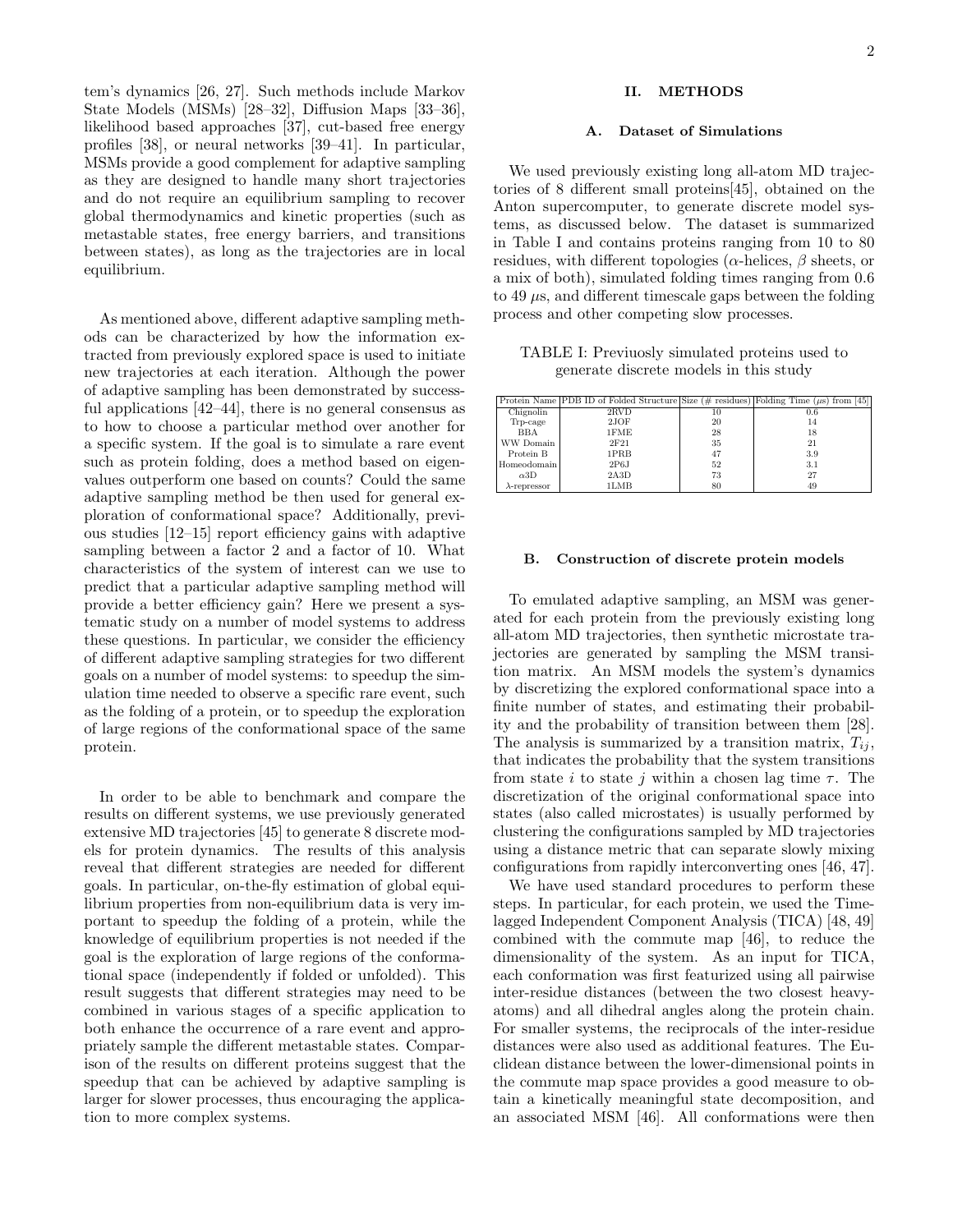partitioned with k-means clustering into 1000 or 2000 microstates, depending on the size of the protein. It was ensured that the slowest MSM eigenvector is the foldingunfolding process and all microstates are connected by removing disconnected microstates. Finally, the transition matrix for the MSM is computed using maximumlikelihood estimation with a detailed balance constraint. The lag time,  $\tau$ , for the MSM was chosen based on the convergence of the implied timescales, and the Markovianity property of the MSM was tested by using the Chapman-Kolmogorov test [28]. All the analysis was performed using the PyEMMA Python package [50] and the exact parameters for the construction of discrete protein models for each protein are listed in the Supplementary material.

#### C. Simulating Trajectories using MSMs

Adaptive sampling involves iteratively running many short MD trajectories, and different adaptive sampling methods differ in how the new structures are chosen to initialize the next round of MD trajectories. We can simulate the adaptive sampling process of iteratively running an ensemble of  $n$  MD trajectories using the transition matrix from an MSM as follows. Note that the restart strategies here are concerned with selecting states visited among the discrete set of microstates in the MSM. In actual molecular dynamics simulations, continuous trajectories in a protein configurational space are used instead of the synthetic trajectories generated here by jumping between the different discrete states of an MSM in adaptive step 2. Therefore, in actual simulations the analysis (adaptive step 3 below) involves also the the discretization of all the available trajectories into a set of microstates.



FIG. 1: Adaptive sampling strategy schema

• Adaptive step 1: Start with a randomly chosen

unfolded state from the discrete set of microstates available for a given protein

- Adaptive step 2: Generate  $n$  independent discrete trajectories (of a fixed length) from the selected state(s) using the probabilities from the MSM transition matrix
- Adaptive step 3: Analyze the ensemble of trajectories generated
- Adaptive step 4: Select  $n$  microstates among the ones visited so far from which to start the next round of trajectories
- Adaptive step 5: Repeat adaptive steps 2,3 and 4 or finish after a certain number of iterations

We denote the adaptive steps 3 and 4 together as the restart strategy for an adaptive sampling method. Figure 1 is a graphical representation of the process. The different restart strategies that we use in this work are described in detail in the following section. When using continuous trajectories from actual molecular dynamics simulations, the analysis step 3 also includes the discretization of the continuous trajectories into discrete trajectories (for instance, by means of TICA and MSM). Thus, the restart strategy for adaptive sampling in actual molecular dynamics simulations must also select a set of individual conformations or frames from the selected microstates to initialize the next MD simulation. This can be done for example in a uniformly random fashion within the microstate or by selecting a representative conformation. The length of the trajectories in each iteration can be varied, but it needs to be larger than the lag time used to generate the MSM. Here we chose the length of each short MD trajectory the same as the lag time  $\tau$ , that is, the analysis is performed after the discrete trajectories have been propagated by one step of length  $\tau$ . At each iteration, for a given strategy, the  $n$  restarting points for the new trajectories are chosen independently of each other.

In order to study the speedup in folding, subsets of the discrete microstates for each protein are denoted as folded and unfolded states. Using the PDB files from Table I, the native contacts are extracted for the folded structure of each protein. A native contact is defined if the distance between the two closest heavy atoms in a pair of residues is  $4\text{\AA}$  or less. For each state in the MSM, we compute the median number of native contacts over all the conformations mapped to the state. States above a threshold value for the number of native contacts are assigned as a folded state. States below a threshold value for the number of native contacts are assigned as an unfolded state. The threshold values for individual proteins can be found in the Supplementary material.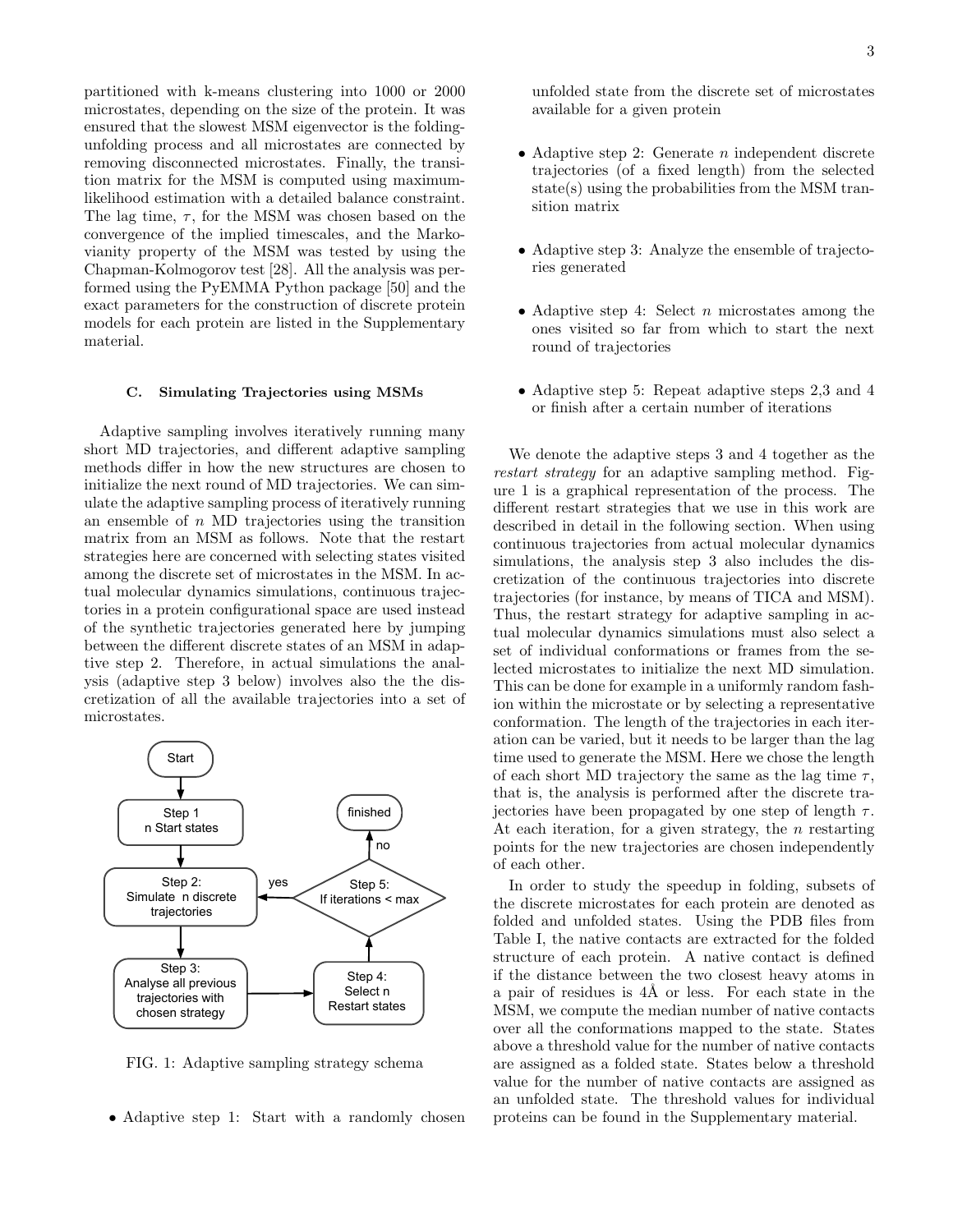### D. Restart Strategies for Adaptive Sampling

For each protein model, we use the MSM analysis and adaptive sampling procedure detailed above with different restart strategies. We use a number of popular strategies that do not assume a priori knowledge of the system, such as the microstate counts, or strategies that assume some a priori knowledge of the system, such as the number of native contacts.

Here we describe all the restart strategies that we have used on all the different protein models. Several of these strategies require to set the value of some parameters, which are provided in the Supplementary material.

a. MD As a reference, we generate synthetic MD trajectories without any adaptive choice of the restart points. No analysis is performed after each iteration, and each trajectory is restarted from the same state where it ended in the previous iteration. That is, the restart state chosen for trajectory  $n_i$  at iteration t is simply the state of trajectory  $n_i$  at iteration  $t-1$ .

b. Microstate Counts  $(1/C)$  One intuitive and popular restart strategy consists in choosing the restart states based on how many times the previous trajectories have visited each state in the conformational space [13, 14, 17], in order to favor less populated states. In particular, a given state  $i$  is chosen as restart state with a probability inversely proportional to the number of times it has been visited.

c. Macrostate Counts  $(1/C_M)$  Another count-based method that has been used in different applications clusters all the visited microstates into fewer metastable macrostates on-the-fly. Usually, eigenvectors of a matrix summarizing the sampling performed are used for the clustering [15, 16]. Here we use the transitions between all the visited microstates to build an on-the-fly MSM, and the microstates are clustered into macrostates using PCCA+ [22]. The restart state is then chosen with the following procedure. A macrostate is first chosen with probability inversely proportional to the number of times the macrostate has been visited. Then a microstate within the chosen macrostate is chosen with probability inversely proportional to the number of times the microstate has been visited. We have tested four variations of this strategy. The first two variations (named  $1/C_{M,1}^C$  and  $1/C_{M,2}^C$ ) make use of the count matrix  $C_{ij}$  to directly estimate the on-the-fly MSM transition matrix. The count matrix  $C_{ij}$  contains the number of transitions that have been recorded in previous iterations from state  $i$  to state j. Every time a state is visited, the corresponding value in the count matrix is incremented by one. This count matrix is normalized such that each row sums to one and then used to estimate the on-the-fly MSM for the adaptive sampling strategies. The two variations differ as follows:

 $1/C_{M,1}^C$ : PCCA+ is used to cluster the microstates into 30 macrostates.

 $1/C_{M,2}^C$ : The number of macrostates generated by

# PCCA+ is based on the number of significant timescales using a 50% kinetic content cutoff [46].

The next two variations (named  $1/C_{M,1}^K$  and  $1/C_{M,2}^K$ ) are used to estimate the effect of using non-equilibrium trajectories for the adaptive sampling strategies. Since in most adaptive sampling methods many relatively short trajectories are used, the non-equilibrium sampling can introduce errors in the analysis of these trajectories. Recently, the Koopman reweighting method [51–56] has been introduced to correct for the non-equilibrium effects in estimating global equilibrium properties and can significantly reduce this error. In order to evaluate the effect of the non-equilibrium sampling error in the performance of the adaptive sampling strategy, we assume that the use of Koopman reweighting in the analysis of MD trajectories can provide an accurate estimate of the equilibrium transition probabilities between any pair of explored microstates. Thus, in the synthetic trajectories used here, at each iteration, we estimate an on-thefly Koopman-corrected MSM by using the true transition probability between the explored microstates (properly renormalized) and discarding any transition to unexplored states. Two more variants are studied by applying this correction to the previous two:

- $1/C_{M,1}^K$ : PCCA+ is used to cluster the microstates into 30 macrostates, on the Koopman-corrected MSM
- $1/C_{M,2}^K$ : The number of macrostates generated by PCCA+ on the Koopman-corrected MSM is based on the number of significant timescales using a 50% kinetic content cutoff [46].

d.  $Q_f$  - Native Contacts If additional information is available on the system of interest, it can also be used to guide the sampling. For instance, it has been proposed [18] to select restarting structures for adaptive sampling based on the number of contacts likely made in the folded states based on an evolutionary coupling analysis. Alternatively, the FAST method [19] was proposed as a way to exploit a priori information, such as the distance to a target structure. Here, we consider the case where the folded structure is known, and the number of native contacts can be used as a reaction coordinate for the folding process. Out of the states already visited by the simulation, states with a higher median number of native contacts are chosen with higher probability than states with a lower number of native contacts. The probability of choosing a visited state *i* is proportional to  $exp(-k * |Q_i - Q_{max}|)$ , where  $Q_i$  is the number of native contacts in state i,  $Q_{max}$  is the total number of native contacts, and k is a parameter of the strategy (see Supplementary material).

e.  $Q_{f,nn}$  - Native and Non-native contacts A variation of the previous strategy is to use two reaction coordinates in the case when the folded structure is known, keeping track of the number of both native and nonnative contacts that are formed during the simulation. For each state in the MSM, we compute the median number of native and non-native contacts over all conformations mapped to each state. Out of the states already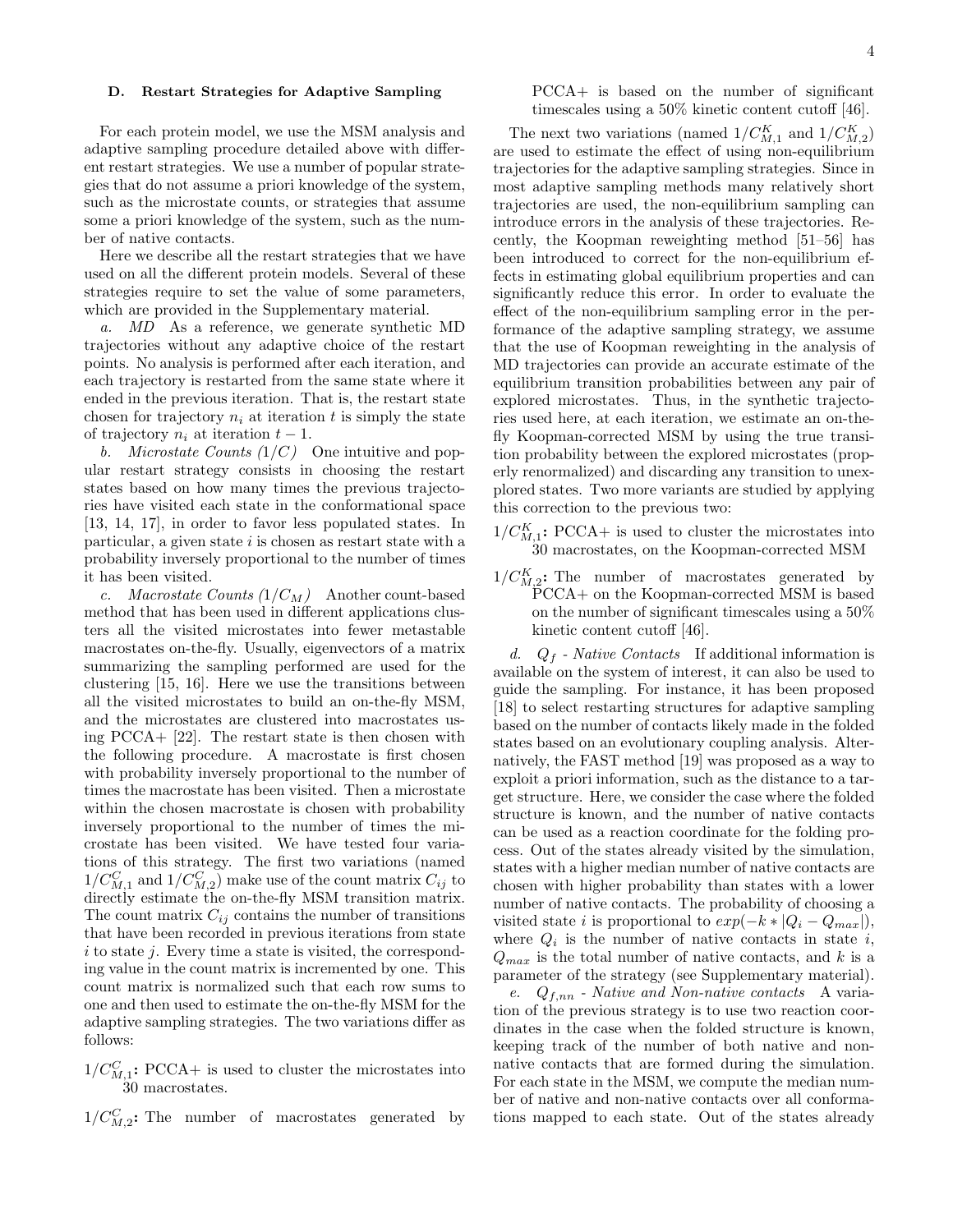visited by the simulation, states with a higher number of native contacts have a higher probability of being chosen as restarting points, as in the  $Q_f$  strategy described above. Additionally, states with a lower number of nonnative contacts are chosen with a higher probability than states with a higher number of non-native contacts. The probability of choosing a visited state  $i$  is proportional to  $exp(-d_i)$ , where  $d_i = \sqrt{k_1^2 * (Q_i - Q_{max})^2 + k_2^2 * N_i^2}$ .  $Q_i$  is the number of native contacts in state i,  $Q_{max}$  is the total number of native contacts,  $N_i$  is the number of non-native contacts in state i, and  $k_1, k_2$  are parameters of the strategy. One can think of  $d_i$  as a distance to the folded state in native/non-native contact space (scaled by  $k_1$  and  $k_2$ ). The two parameters  $k_1$  and  $k_2$  were optimized by a parameter sweep (see Supplementary material). In real simulations such an optimization of the parameters is not possible, but we perform it here to estimate the upper bound for the speed up.

f.  $p_{esc}$  - Optimal strategy for exploration. We also test a strategy that is not feasible in practice but offers a baseline comparison as a theoretically optimal one. This strategy is built by using knowledge of the full transition matrix of the system, that is not a priori known in real applications (it is usually the goal of the sampling). For each visited microstate  $i$ , we compute the probability to transition to any microstate not yet explored using the true transition matrix:

$$
p_{esc}[i] = \sum_{j \in unexplored} T[i, j]
$$

The state with the highest  $p_{esc}$  value is chosen as the restart state. As stated above, this strategy is impossible to implement in practice for real protein simulations, but it is as a useful benchmark for comparing adaptive sampling strategies that aim to explore conformational space.

g.  $t_{opt}$  - Optimal strategy to speedup slow processes (protein folding) We also test another theoretically optimal strategy given perfect knowledge of the system dynamics as well as knowledge of the folded states. In a way that is similar to the definition of mean first passage time  $[57]$ , for each state i in the MSM, we compute a value  $t_{opt}[i]$  which estimates the minimal time to reach the folded state. We first define that for each folded state f,  $t_{opt}[f] = 0$ . Then we iteratively solve the following recurrence relation for each state i outside the folded region:

$$
t_{opt}[i] = 1 + \sum_{j \in states} T[i, j]min(t_{opt}[i], t_{opt}[j])
$$

The equation is solved iteratively until the relative change in  $t_{opt}$  drops below a cutoff. We then use it to define a benchmark restart strategy, by selecting the restart state among the ones explored that has the lowest  $t_{opt}$ value, representing the state that is the closest to the folded state. Note again that this strategy is impossible to implement in practice, but still is a useful benchmark

for adaptive sampling strategies. With the  $t_{opt}$  benchmark the maximum achievable speedup with adaptive sampling for the folding of a protein can be evaluated.

# III. RESULTS AND DISCUSSION

In order to quantify the performance of different adaptive sampling strategies, we considered two broad measures of efficiency. The first measure is the time it takes for a strategy to simulate a rare event, in terms of steps of synthetic trajectories. For the dataset used here, the rare event of interest is the folding process and, for all proteins considered, the slowest timescale (or rarest event) is the folding timescale. For each strategy, the average time measured for a given strategy to reach the folded state starting from an unfolded state is compared with the corresponding time in the absence of adaptive sampling (that is, for the MD strategy described above). The second measure is one that focuses on the exploration of the configurational space instead of a single rare event. For any given strategy, we measure the time needed to explore 95% of the states used to build the MSM and compare it with the corresponding MD time. For each protein, we evaluate these two measures for each of the adaptive sampling strategies described above. Each strategy is evaluated by using a different number of parallel trajectories *n*, ranging from 1 to 5000. The results reported are averaged over 100 independent runs per protein and per number of parallel trajectories.

### A. Time to fold

Figure 2 shows the average folding time for each of the strategies for three different proteins using 100 parallel trajectories. First, we note that the popular microstatebased  $1/C$  strategy does not always appear to speedup the folding time, while the macrostate-based methods do show significant improvement over MD. Interestingly, the benchmark strategy designed to maximize the probability to visit unexplored regions of the configurational space  $(p_{esc},$  defined above) does not significantly speedup the sampling of the folding rare event. Both  $1/C$  and pesc are strategies designed for general exploration and not specifically for rare event sampling, and it is not surprising that these strategies do not perform well in accelerating folding events. Instead, the macrostate-based methods appear to successfully introduce a sampling bias toward states that are along the direction of the slowest timescale, as manifested in the significant speedup with respect to simple MD. These results are consistent over the set of model proteins studied.

Within the macrostate-based methods, the correction for non-equilibrium that can be achieved by Koopman reweighting  $(1/C_M^K)$  appears to further improve the sampling of the rare folding event over using a simple uncorrected count matrix  $(1/C_M^C)$  in the on-the-fly MSM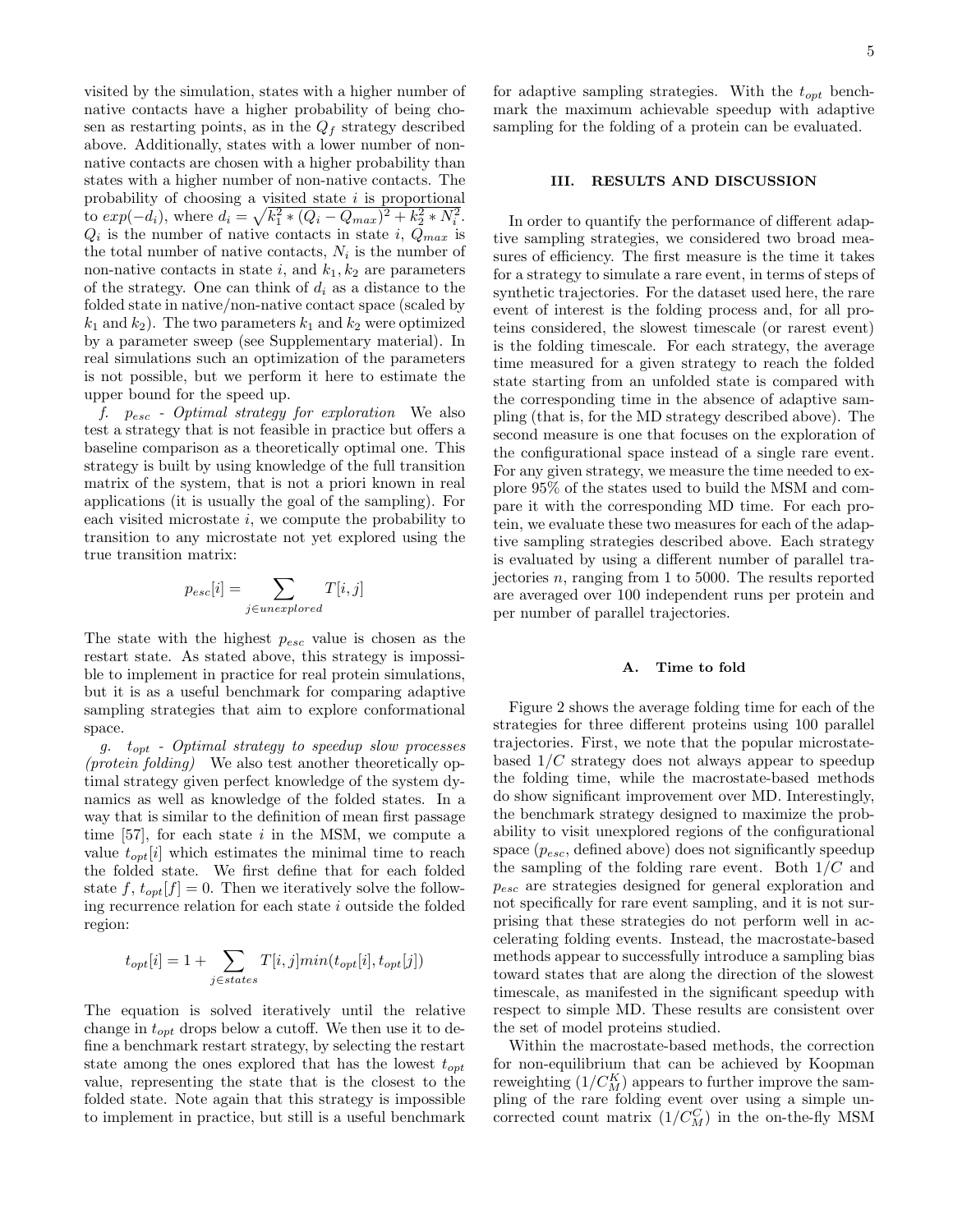

FIG. 2: Comparison of the number of steps of synthetic trajectories required to fold for the different adaptive sampling strategies for three different proteins using 100 parallel trajectories. The 20% and 80% percentiles are shown as the error bars. The results of the t-test between MD and the individual strategies for the different proteins are reported in the Supplementary material.

definition. The correction for non-equilibrium allows a more accurate estimation of the leading eigenvector of the true transition matrix over using the raw, on-the-fly count matrix. Thus, the resulting macrostates are more kinetically relevant. We also observe that the results obtained when the number of macrostates is defined by the kinetic content  $(1/C_{M,2})$  do not differ significantly from what is obtained when a constant number of macrostates

is used  $(1/C_{M,1})$ . In some instances, it appears that using kinetic content slightly hurts the performance of the adaptive sampling, which may be due to inaccurate estimation of the timescales in the early stages of the simulation.

Finally, we observe that incorporating a reaction coordinate, such as the number of native contacts in the strategies does indeed significantly improve the sampling of rare events. The improvement is, in fact, close to the theoretical maximum that is estimated by  $t_{opt}$ . We also observe that the addition of the number of non-native contacts as a second reaction coordinate does not always improve the performance of the algorithm. In particular, this is true for the smallest of the protein model considered (Chignolin), the kinetics of which does not exhibit any additional slow processes besides folding (see Fig. 2). For all the other protein models, the introduction of a second reaction coordinate very marginally improves the sampling of the folding process. These patterns are consistent across all the proteins and across the number of parallel trajectories used. The plots for all proteins (in addition to Fig. 2) can be found in the Supplementary material.

### B. Time to explore 95% of states

Figure 3 shows the average time needed for the different adaptive sampling strategies to explore 95% of the microstates constituting the MSM, by using 100 parallel trajectories, for three different proteins. In this comparison we exclude the strategies designed to speedup the sampling of the folding process (such as the native contact based strategies as well as  $t_{opt}$ ) because they are not designed for the purpose of general exploration. The comparison shows that, in general, the  $1/C$  strategy explores the configurational space much more efficiently than plain MD. The speedup obtained by the  $1/C$  strategy nears the theoretical maximum obtained by the optimal exploration strategy,  $p_{esc}$ . Within the macrostatebased strategies, there is more variance. The strategies using the regular count matrix  $(1/C_M^C)$  outperform the strategies that correct for non-equilibrium errors,  $(1/C_M^K)$ . This is likely because the correction introduces a bias towards the sampling of slow processes rather than general exploration. The non-equilibrium error in the count matrix based strategies introduces randomness that helps the sampling of unexplored microstates. Additionally, for some proteins the optimization of the number of macrostates based on the kinetic content  $(1/C_{M,2})$ does appear to provide an advantage over the use of a constant number of macrostates  $(1/C_{M,1})$ . The use of the kinetic content allows for a more accurate estimation of macrostate counts, which could help to focus the sampling bias towards regions that are less densely sampled. The patterns shown in Fig. 3 are consistent across all the proteins and across the number of parallel trajectories used. The corresponding plots for all the proteins can be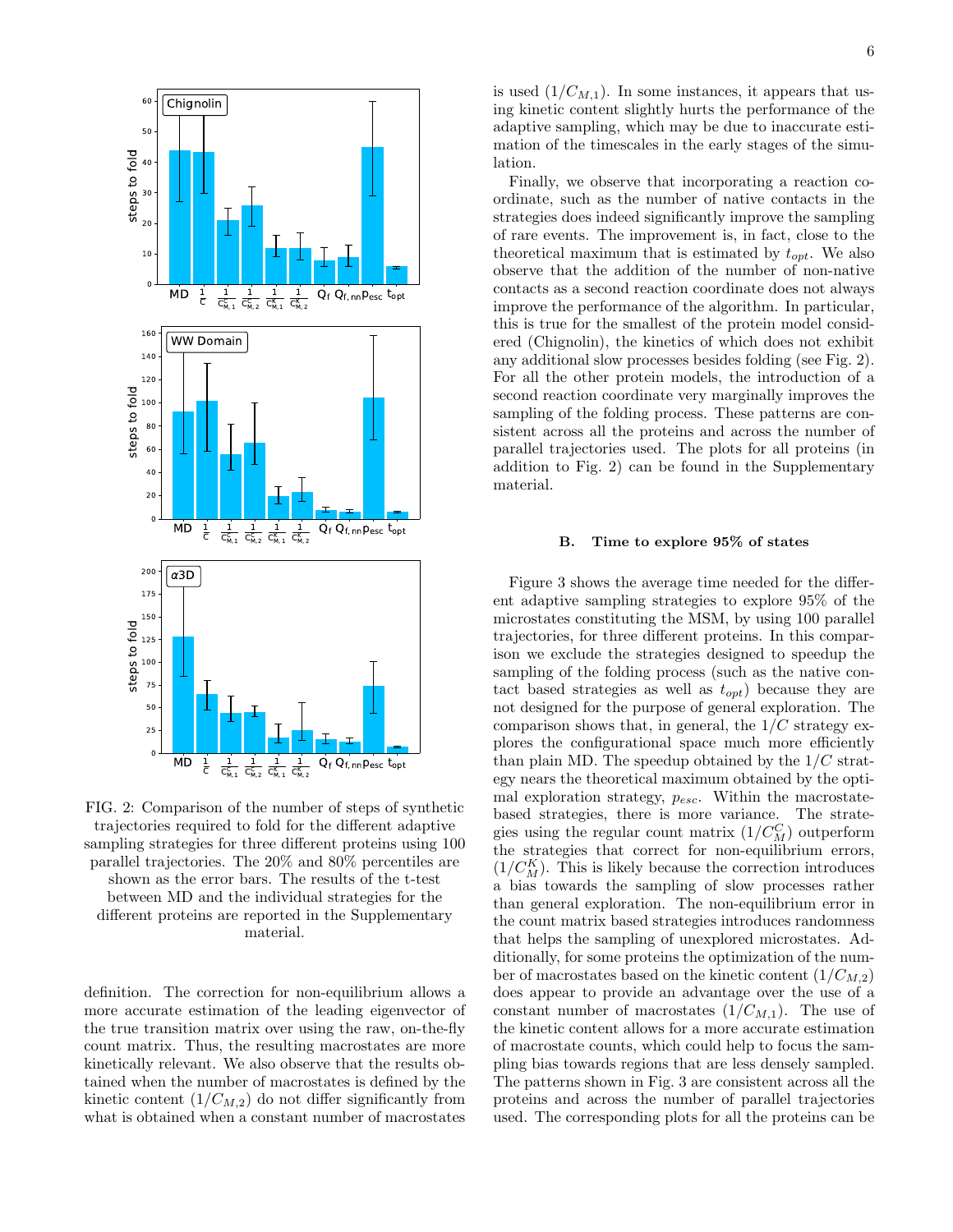

FIG. 3: Comparison of the number of steps required to explore 95% of the configurational space for different adaptive sampling strategies for three different protein models, by using 100 parallel trajectories. The 20% and 80% percentiles are shown as the error bars. The results of the t-test between MD and the individual strategies for the different proteins are reported in the Supplementary material.



FIG. 4: Top: Scaling of the absolute folding time required to fold the protein model for the WW Domain for 5 different sampling strategies: plain  $MD$ ,  $p_{esc}$ ,  $t_{opt}$ ,  $1/C$  and  $1/C_{M,2}^K$ . Scaling of the absolute (middle) or

cumulative (bottom) number of steps required to explore 95% of all microstates, for the protein model of BBA, for 3 different strategies: plain  $MD$ ,  $p_{esc}$ ,  $1/C$ and  $1/C_{M,2}^K$ . The 20% and 80% percentiles are shown as error bars. Similar figures for the other protein models are reported in the Supplementary material.

# C. Scaling

Adaptive sampling methods capitalize on the use of many relatively short parallel trajectories, usually deployed on massively parallel computers (MPC), to speed

found in the Supplementary material.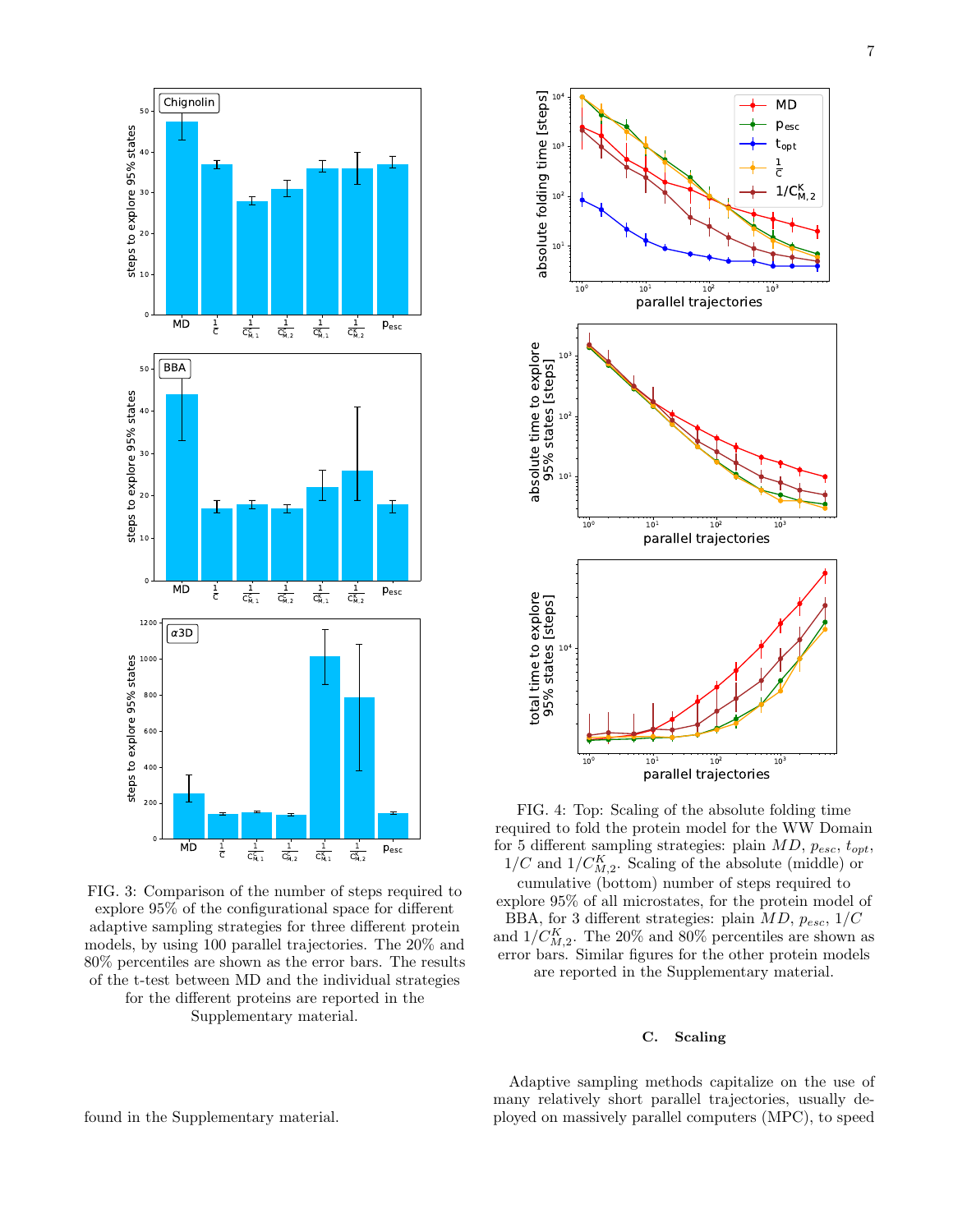up rare events or explore protein conformational spaces. In order to better understand the limits of scalability of adaptive sampling strategies, the measured absolute folding time for different parallelization is shown in Figure 4. The absolute folding time indicates the actual clock time required to record a folding event for a given protein on MPC with a given adaptive sampling strategy. The different strategies exhibit good scaling below a parallelization of around 100 and moderate scalability up to 1000 parallel trajectories. The scalability differs only slightly between different strategies, confirming that adaptive sampling generally scales well. Similar scaling is observed for all protein models. The time to explore 95% of microstates in Figure 4 scales to a higher parallelization than the time to fold the protein. In addition to Fig. 4, scaling plots for the other protein models are available in the Supplementary material.

#### D. Speedup for different proteins

The speedup in simulating the folding process achieved by using adaptive sampling in Figure 2 varies for different proteins as each protein has different dynamic properties. In order to better understand the factors determining the speedup reachable with adaptive sampling strategies, we compare different properties over the different protein models.

Figure 5 shows that, despite the small sample size and large error bars, there is a significant correlation between the theoretical maximum speedup in folding reachable with adaptive sampling  $(t_{opt})$  and the folding time of a protein model (as measured by the mean first passage time). Similar correlations appear for the speedup achieved by using an adaptive sampling strategy based on the number of macrostates explored upon correction for non-equilibrium effect  $(1/C_{M,2})$ , and also when a reaction coordinate is used to guide the adaptive sampling  $(Q_f)$ . That is, for slower folding proteins the efficiency of adaptive sampling strategies in accelerating the folding rare event increases. This result is very encouraging for the use of adaptive sampling strategies to sample slow processes, as adaptive sampling seems to perform better as the processes become slower. The large error bars are caused by the stochastic nature of the trajectories. No significant correlation is observed between the speedup achieved in folding and additional properties such as the size of the protein (Figures in Supplementary material).

## IV. CONCLUSION

We have presented a systematic analysis of the performance of different adaptive sampling strategies by using as test systems 8 different discrete protein models defined from long all-atom MD simulations. We have shown that different adaptive sampling strategies are optimal for different goals. In particular, if the goal of adaptive sam8



FIG. 5: The relationship between the speedup of the folding time with  $t_{opt}$ ,  $Q_f$  or  $1/C_{M,2}^K$  vs. mean first passage time for the 8 proteins. Results are reported for a parallelization of 100, and the 20% and 80% percentiles are shown as error bars. The speedup increases with longer MD folding time, the linear fit lines are drawn to guide the eye. The Pearson correlation coefficient is for  $t_{opt}$  0.93, for  $Q_f$  0.95 and for  $1/C_{M,2}^K$  0.82.

pling is to speedup the simulation of a rare event (such as a protein folding process), it is important to be able to analyze the explored space on-the-fly and extract a few metastable states from which new simulations can be restarted. In the data analysis, it is also important to take into account the effect of non-equilibrium sampling. Indeed, our results show that a more accurate estimation of an equilibrium MSM from short non-equilibrium simulations, that can be obtained by using corrections based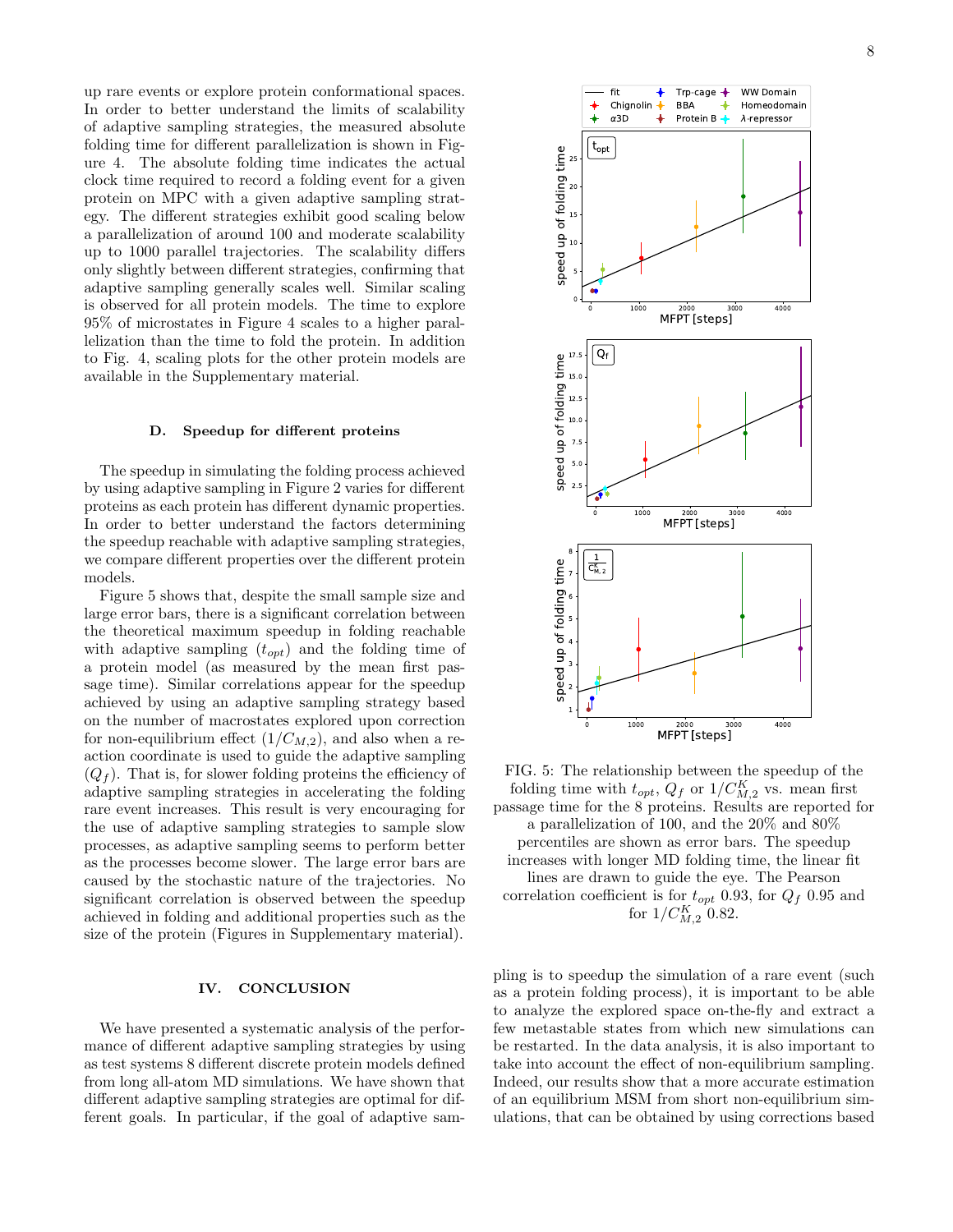on the estimation of the Koopman operator [51–56], significantly improve the adaptive sampling of a protein folding process with respect to a simple estimation of the MSM directly from non-equilibrium transition counts.

Different considerations are important if the goal of adaptive sampling is to speedup the exploration of any new regions of the configurational space of a protein system. In this case, it appears that the most efficient adaptive sampling strategy is based on the on-the-fly identification of a large number of kinetic microstates from the simulations already performed, and corrections for nonequilibrium effects do not appear relevant. These results suggest that different strategies could be used in different stages of investigation of a given biophysical process. For instance, the sampling of rare events could be optimized in a first stage to discover slow processes in a new system of interest, followed by a second stage where the different metastable regions in the conformational space can be better sampled by an adaptive sampling strategy optimized for fast exploration.

We have compared the speedup achieved with the different adaptive sampling strategies with theoretically optimal benchmark strategies for these two different goals,  $p_{esc}$  and  $t_{opt}$ , respectively. The gap between the speedup of the theoretically optimal strategies and the best performers among the strategies presented suggest that there could be even faster adaptive sampling methods and further investigation in this direction is underway.

We have also shown that, if there is a priori knowledge about the process under investigation, as for example a reaction coordinate, then adaptive sampling strategies for the sampling of rare events can be designed to achieve a speedup close to the theoretical maximum benchmark. In particular, we have shown that using the number of native (and non-native) contacts to guide the sampling, a significant improvement in the adaptive sampling of the folding process is obtained with respect to adaptive sampling strategies that do not use a priori knowledge of the system.

The adaptive sampling strategies reported here scale well with parallelization up to about 1000 for the investigated systems. This result generalizes what was reported in [12] for different proteins.

Although the best performing adaptive sampling strategies presented here show a robust speedup over plain MD over a number of different protein models, a significant variation in performance is observed. Interestingly, the speedup obtained with the best performing adaptive sampling strategies for the sampling of the folding process for different protein models correlates with

the folding time as measured with plain MD simulations. Instead, the size of the proteins or the height of the folding free energy barrier for the different proteins do not appear to be a strong determinant for the speedup obtainable by adaptive sampling. A cautious extrapolation of the correlation between the adaptive sampling performance and the timescale of the folding rare event encourages the application of these methods for the characterization of slower processes, beyond the fast-folding proteins considered here. Due to the limited number of investigated proteins and the discrete nature of the models used, the upper limit of the speedup achievable with adaptive sampling methods for the sampling of rare events cannot be directly estimated from what is presented here.

#### V. SUPPLEMENTARY MATERIALS

See Supplementary material for complete results for all 8 proteins and the parameter for generating the MSM objects.

### ACKNOWLEDGMENTS

We thank Frank Noé for stimulating discussions and support with the MSM analysis, and members of the Clementi group for valuable suggestions. We are indebted to D.E. Shaw Research for sharing the MD trajectories of the proteins used in this work. This work is supported in part by the National Science Foundation (CHE-1265929, CHE-1738990, and PHY-1427654 to C.C., and CCF-1423304 to L.K.), the Welch Foundation (C-1570 to C.C.), and Rice University funds. J.R.A. is supported by a training fellowship from the Gulf Coast Consortia on the Training Program in Biomedical Informatics, National Library of Medicine T15LM007093. F.N. is a postdoctoral researcher in the Rice University Academy of Fellows. This research used resources of the Oak Ridge Leadership Computing Facility, which is a DOE Office of Science User Facility supported under Contract DE-AC05-00OR22725, equipment that is supported in part by the Data Analysis and Visualization Cyberinfrastructure funded by NSF under Grant OCI 0959097, as well as on equipment that is supported by the Cyberinfrastructure for Computational Research funded by NSF under Grant CNS 0821727.

- [1] M. Shirts and V. S. Pande, Science **290**, 1903 (2000).
- [2] I. Buch, M. J. Harvey, T. Giorgino, D. P. Anderson, and G. De Fabritiis, J. Chem. Inf. Model 50, 397 (2010).
- [3] D. E. Shaw, J. Grossman, J. A. Bank, B. Batson, J. A. Butts, J. C. Chao, M. M. Deneroff, R. O. Dror, A. Even,

C. H. Fenton, et al., in Proceedings of the international conference for high performance computing, networking, storage and analysis (IEEE Press, 2014) pp. 41–53.

[4] D. Hamelberg, J. Mongan, and J. A. McCammon, J. Chem. Phys. 120, 11919 (2004).